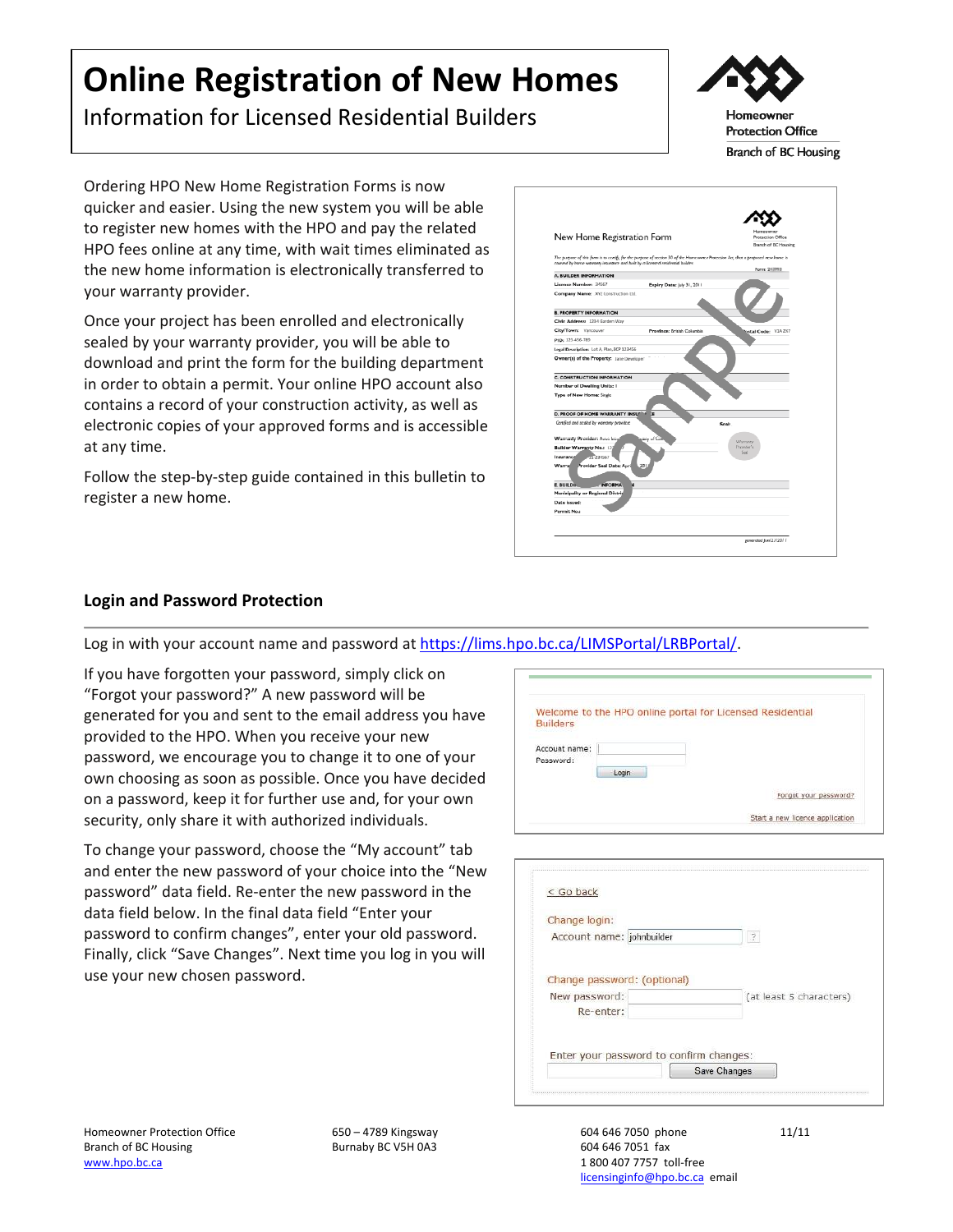# **Requesting an HPO New Home Registration Form A step‐by‐step guide to registering new homes online**

#### **1. Review your home page**

Once you log in, the first page you will see is your home page. Your home page informs you of your licence status. If you are "Approved" you can request forms. If your licence is "Expired", or if specific conditions are placed on your licence preventing the registration of new homes, you cannot.

You must also have current acceptance with one or more warranty providers.

# **2. Open the New Home Registration tab**

When you open your home page, the "Home" tab will be in the upper left side. To order forms, click once on the "New Home Registration" tab.

The screen shows your record of New Home Registration. If you have never registered a home under this licence,

you will have no records. Click on "Request new form".

#### **3. Start a new request**

You will see an information screen of details that you will be required to provide, such as construction and payment information.

When you are ready, click "Start". This will take you to the first of five pages that you must complete in order to successfully submit your HPO New Home Registration request to your Warranty Provider.



#### Licence: 32123

Licensee: John's Construction Company Status: Approved Licence expiry date: 2011/Sep/30

Request new hom

#### Current warranty acceptance:

Logou

Status A

Vancouver Ready for download

Licence

City

New Home Registration

Record of New Home Registration Forms: Address

Home

Form

Open 212345 122 Main Street

Warranty provider: XYZ Warranty Co. Warranty expiry date: 2011/Sep/03 Warranty number: jcc123

2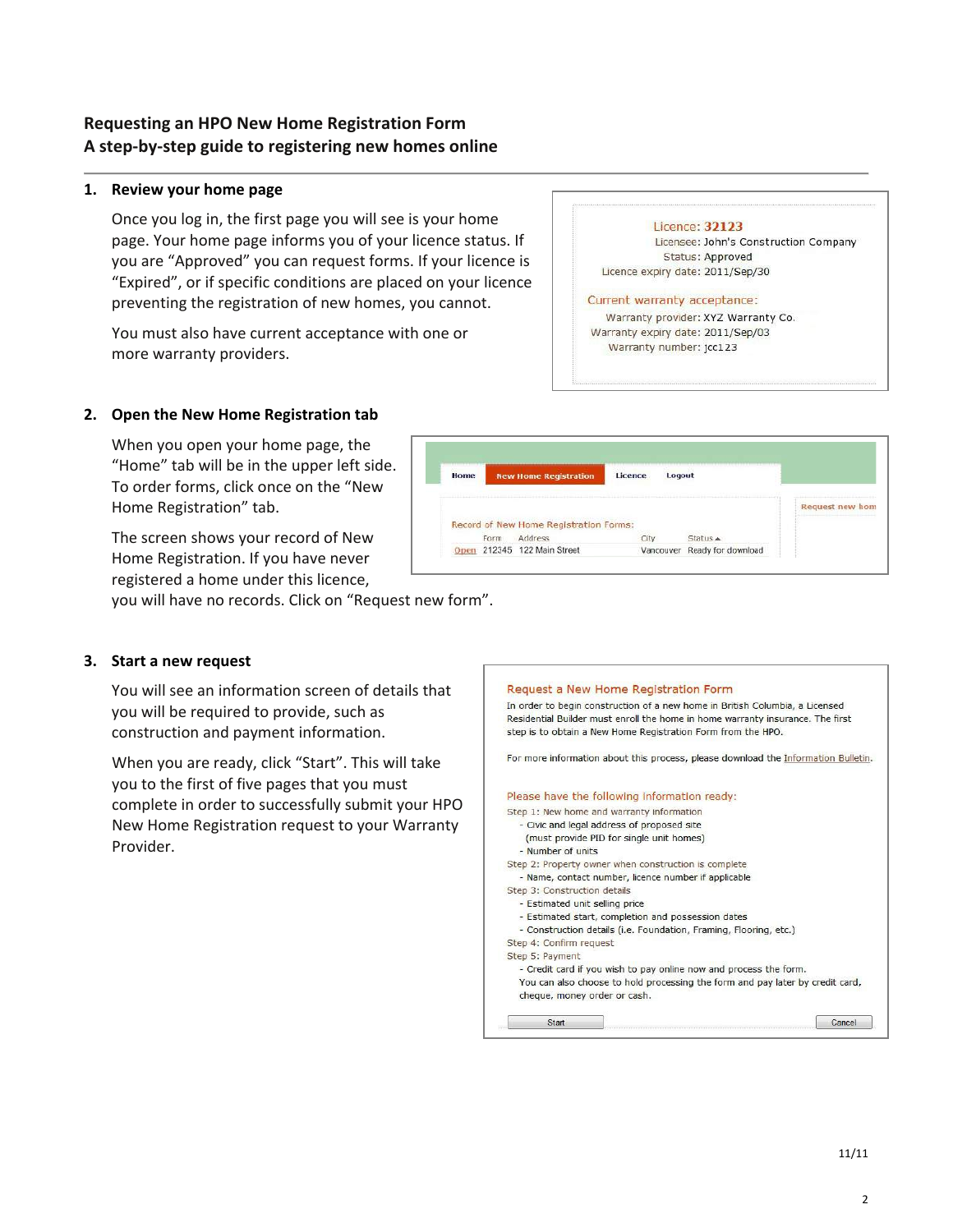#### **4. Provide new home and warranty information**

"Type of home" can be a single family home, a duplex or a multiple unit dwelling. If you choose multiunit, it will ask you how many units the project will include.

If you have more than one warranty provider you will need to choose the provider to which you will submit this request.

Enter the civic and legal addresses including the PID (Parcel Identifier). The PID always has 9 digits. You will find the PID on your property tax receipt or on your BC Assessment Notice.

Click on "Next".

| Type of home: Multi-unit                         |                      | $\bullet$                                             |    |                               |
|--------------------------------------------------|----------------------|-------------------------------------------------------|----|-------------------------------|
| Number of buildings: 1                           |                      |                                                       |    |                               |
| Number of units: 4                               |                      |                                                       |    |                               |
| Name in project: Ocean View                      |                      |                                                       |    |                               |
| Warranty provider you wish to enrol the project: |                      |                                                       |    |                               |
| Warranty Company XYZ (jcc123)                    |                      |                                                       |    |                               |
|                                                  |                      |                                                       |    |                               |
|                                                  |                      |                                                       |    | Halo                          |
| Civic address:                                   |                      |                                                       |    |                               |
|                                                  | Apt./Unit/Suite:     |                                                       |    |                               |
|                                                  | Number: Street name: | Type:                                                 |    | Direction:                    |
| 11                                               | Ocean                | Crescont                                              | ∙∣ | W.<br>$\overline{\mathbf{x}}$ |
|                                                  |                      | Address has not been assigned yet (must provide City) |    |                               |
| Postal code: City:                               |                      |                                                       |    |                               |
|                                                  | A1B2C3 Vancouver     | British Columbia                                      |    |                               |
| Find a postal code                               |                      |                                                       |    |                               |
|                                                  |                      |                                                       |    |                               |
|                                                  |                      |                                                       |    |                               |
| Legal address:                                   |                      |                                                       |    |                               |
|                                                  | PID: 123456789       | FW)                                                   |    |                               |
| Legal description:                               |                      |                                                       |    |                               |
|                                                  |                      |                                                       |    |                               |
|                                                  |                      |                                                       |    |                               |

#### **5. Complete property owner information**

You will be asked if your company currently owns the land upon which you want to build. If you answer "No" the system will ask you to identify the property owner as well as list a contact number for the property owner.

#### **6. Provide construction details**

You will be asked to give the estimated selling price and also the start, completion and possession date. You will also be asked for details of the proposed construction such as how many stories the dwelling will have, what kind of foundation and framing will be used, etc.

| Unit selling price:          |                       |                       |
|------------------------------|-----------------------|-----------------------|
| 600000                       |                       |                       |
| Example: 50000 or 50000.00   |                       |                       |
| Est. start date:             | Est. completion date: | Est. possession date: |
| 6/2009                       | 1/2010                | 2/2010                |
| month/year, example: 05/2009 |                       |                       |
| Unit Description:            | Building Type:        | Ownership Type:       |
| $\sqrt{1}$ storey            | V site built          | hare land strata      |
| 2 Storey                     | custom timber         | strata property       |
|                              |                       |                       |

#### **7. Confirm your request**

Page 4 summarizes the data you have just entered, asks you to review it for accuracy, lets you know what your HPO fee will be, and asks you to confirm your request for new home registration. If you see errors, click on "Edit" and make your changes. Once your changes are complete, click on "Confirm request now". If you choose "Cancel" all your details will be erased.

On the next page, you can make another request or go directly to the payment screen.

#### **8. Payment options**

- A. You can pay online with a credit card.
- B. You can mail or courier a cheque, or you can visit the HPO office and pay by cash.
- C. If you wish to defer payment you can click on "Pay Later". Doing this will add the form request to your list of pending payments. You can then return later to complete the payment.

Once you complete the payment section, you will be given a confirmation number that will include the form number. This number is important for you to keep in your records.

#### **9. Enrollment of new homes**

Once your payment is made, the system automatically submits your form request to your warranty provider. After obtaining additional required information and warranty fees from you, they will assess your request to